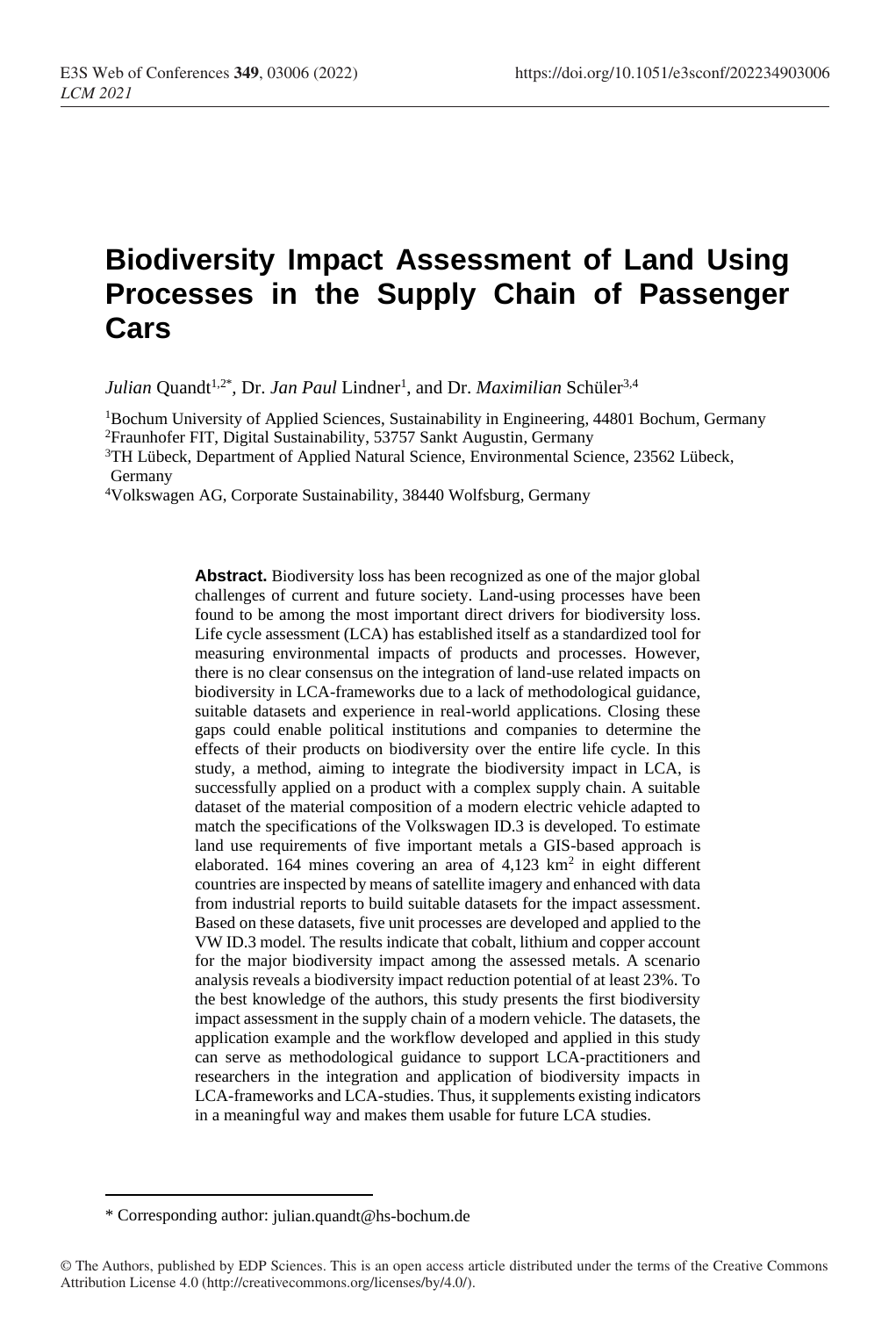### **1 Introduction**

A healthy state of biodiversity is essential for maintaining the provisioning of ecosystem services [1]. Human activities are fundamentally changing and impacting biological diversity which, in turn, has implications on human health and the economy [1,2]. The producing industry as one of the main indirect drivers for biodiversity loss needs appropriate measures to identify and regulate "hotspots" along the value chain and improve the environmental impact of unsustainable production patterns. Life cycle assessment has been a proven tool for years to analyze the environmental performance of products, processes, or services systematically and holistically. However, the influence of industrial production on biodiversity has only been sparsely addressed due to a lack of methodological guidance, realworld applications and best practices [3-5]. The aim of the present study was to apply the biodiversity impact assessment method proposed by Lindner et al. [5] and, thus, to develop a workflow for the biodiversity impact assessment of a product with a complex supply chain. A GIS based approach is developed and integrated into the biodiversity assessment method to (1) build suitable datasets and (2) estimate the biodiversity impact of raw material provisioning for a modern battery electric vehicle (BEV). The results serve as a blueprint for the consultation for further methodological development and push towards a consensus building in finding a suitable biodiversity impact assessment method. Further, the exemplary biodiversity impact assessment presented in this study provides guidance and serves as a "real-world" application example for LCA-practitioners.

## **2 Methods**

This paper aimed to apply and test a recently published method to assess the biodiversity impact of an industrial product in a real-world scenario. In Section 2.1, we give an overview of the methodological approach published by Lindner et al. [5] which serves as a calculation base for the biodiversity impact assessment. Section 2.2 provides information about the development of a suitable data inventory for the reference product, the Volkswagen ID 3. Section 2.3 describes the development of unit processes which are employed to calculate the biodiversity impact. Section 2.4 presents how data inventory, and unit processes are integrated into the biodiversity impact assessment methodology.

### **2.1 Valuing Biodiversity in LCA**

The main causes of biodiversity loss are effects related to land use (LU) and land use change (LUC) [1,6]. The biodiversity impact assessment method applied in this study ties in at the widely adopted UNEP/SETAC framework [2]. The framework adopts the principle that any land use related activity has an impact on land quality (Q) and/or environmental quality. The main function for land-using processes presented in [2] determines the volume integral of an object spanned by the quality loss of a certain patch of land  $(\Delta Q)$ , the considered timespan  $(\Delta t)$  and the affected area (A). For occupation impacts the integration can be simplified to a multiplication of three parameters:

 $Impack = \Delta Q * \Delta t * A$  (1)

The appropriate quantification of land quality (Q) and its difference to a reference state ( $\Delta$ Q) are subject to current research. In this context, Lindner et al. interpret land quality (Q*)* as a value for biodiversity and quantify this value based on the hemeroby-scale [5]. The hemeroby concept describing human influence on ecosystems was adapted to be integrated into LCIA and to be compatible with the UNEP/SETAC framework [5-11]. Lindner et al. estimate land use impacts by assessing land use type and intensity, assigning one of seven hemeroby-levels and transfer this to a local biodiversity value  $(BV_{loc})[5,10]$ . The quality difference or rather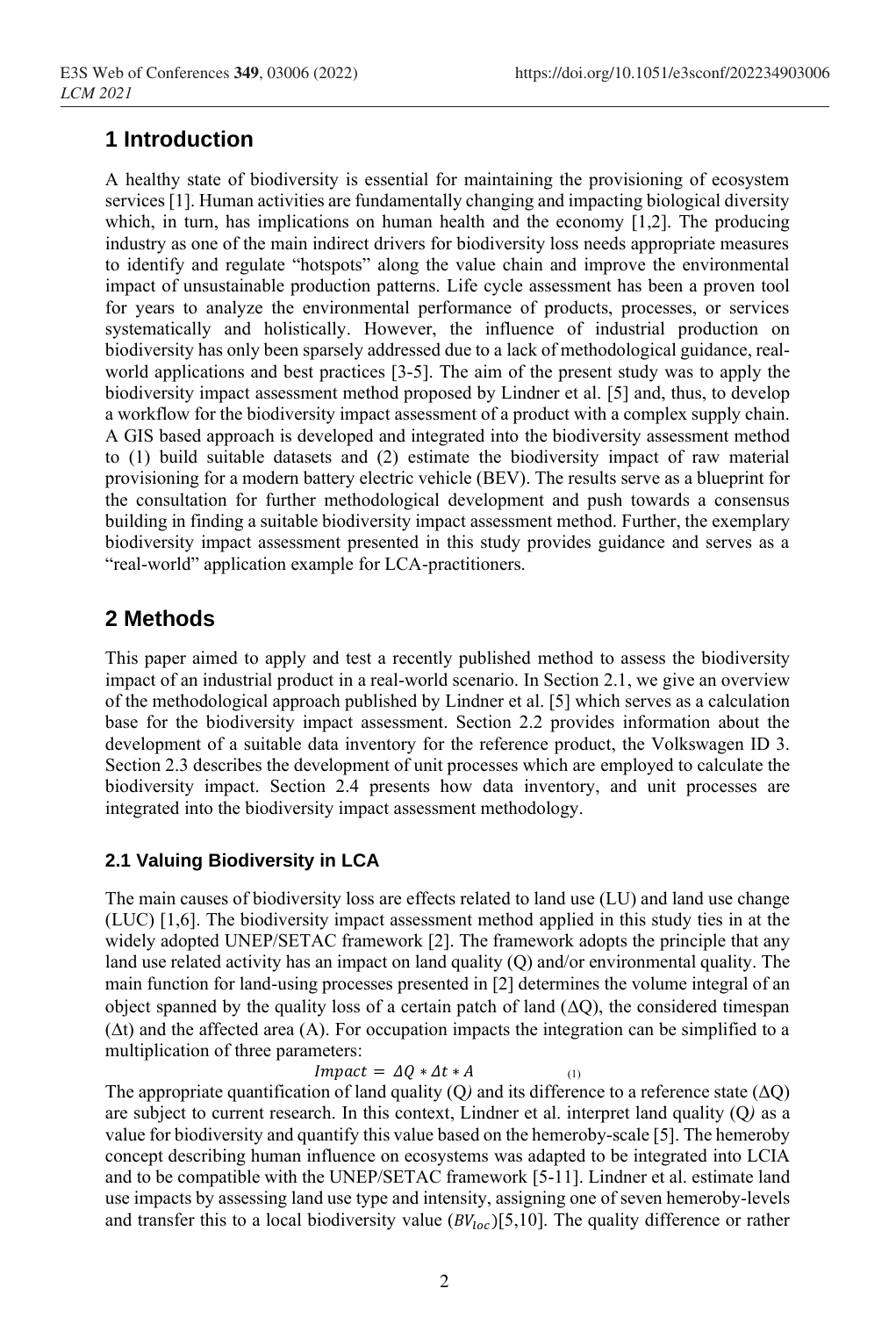the biodiversity difference  $(\Delta Q)$  to the reference state is calculated according to equation (2). The global weighting of impacts in different ecoregions (ER) is achieved by the introduction of ecoregion factors (EF) (cf. [5, 10]). The globalized difference in biodiversity (here ΔQ*)* can be calculated by subtracting the globalized local biodiversity value ( $EF * BV_{loc}$ ) from the maximum possible biodiversity value ( $EF * BV_{max} = EF * 1$ ).

 $\Delta Q = EF * BV_{max} - EF * BV_{loc} = EF * (1 - BV_{loc})$ The strength of this approach is that the hemeroby concept is recognized as an adequate characterization of the diversity of naturalness [9,11] while at the same time matching the requirements of LCA practitioners [5]. For more differentiated and also more data-intensive applications Lindner et al provide a variation in recent publications [10].

### **2.2 Product system development**

In this study, the Volkswagen ID.3, a modern BEV, was chosen as the reference product. Because a comprehensive and compatible product system of the VW ID.3 was not available, we developed an estimated product system based on openly accessible data (e.g. publications of VW, industry reports, scientific publications). Around 20 publications serve as a basis for this product system. The material shares are adapted to match the known characteristics of the VW ID.3 while unknown values are estimated based on current publications of technology provider (e.g. Bosch), LCAs of similar BEV (e.g. Renault Zoe, Nissan Leaf), the GREET 2 model, and several scientific publications. An overview of the simplified product system is provided in [Fig.](#page-4-0) 1. The full material shares of the VW ID.3 model (34 material categories) are provided in the supplementary material. To calculate the area occupation and to identify the affected ecoregions (see section 2.1), we extended the product system by adding information of raw material import shares to Germany for the most relevant sourcing countries, average ore grades and average recycling rates (see [Fig.](#page-4-0) 1).

### **2.3 Unit process development**

The method provided by Lindner et al. [5] gives a methodological background on how to calculate biodiversity impacts assuming the availability of certain datasets. An approach to gather and prepare suitable inventory data is not presented. Because a suitable dataset for land occupation (occupied area  $[m^2]$  per time unit [a] and extracted material [kg] on ER level) and evaluation of assessed materials was not available, we elaborated a GIS-based workflow to gather, prepare and process inventory data. To exemplarily assess the biodiversity impacts for steel, cobalt, copper, aluminum and lithium, five unit processes were developed.

The unit processes cover the biodiversity impact of the procurement of main raw materials (lithium brine, spodumene, copper ore, iron ore, cobalt ore, bauxite) for five metals (see above) obtained in Germany. Raw material extraction sites are mostly located in remote places and cannot be assessed on site without extensive expense. Therefore, the specification of area occupation and affected ecoregions is achieved by analysing satellite imagery using the geographic information system QGIS. No suitable comprehensive and freely available database of mining locations could be identified. However, by combining a variety of information and data from different sources, we developed an appropriate dataset. First, general information about mining locations is obtained from a variety of industry reports, reports by official authorities, government reports, and non-government organizations whereas spatial data (location, polygons and data layers) are provided by FINEPRINT and Open Street Maps. Data about extraction sites are merged to build complete data sets. Missing information is added, when possible, while wrong information is readjusted and corrected in many iterations. Finally, an ER layer is imported to QGIS and matched with the mining locations to complete the data sets with information about the affected ER. Included are all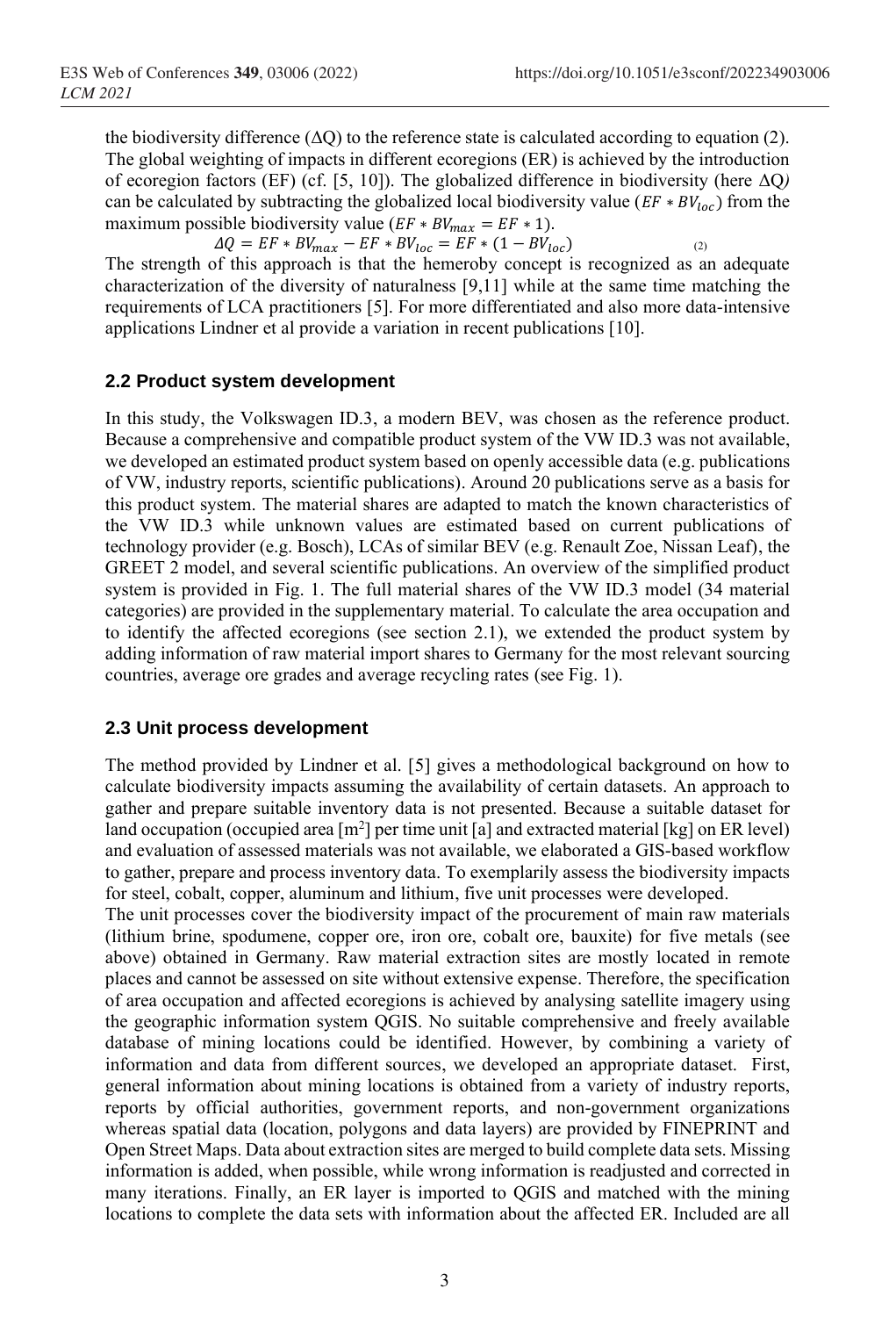open cast mines and lithium brine extraction sites which could be clearly observed in satellite images. Mines which could not be clearly identified are excluded. The calculation of mining area includes all facilities, stockpiles and tailings identified as supporting infrastructure and located within or near the extraction sites. Transporting infrastructure, such as railways or harbours, are out of scope and therefore excluded. A full data set of an extraction site comprises information about the location, the main commodity type, the ER, the affected area, the country, the name (optional), the operator (optional) and the production rate (optional). A complete list of identified mining locations can be found in the supporting information. The calculation of biodiversity impact on country level is achieved in three steps: First the area occupation is estimated by dividing the total yearly production of a country by the total identified mining area. In the next step, *ΔQ* is determined (eq. (2)) by assigning a hemeroby level to the extraction sites (based on extraction type), estimating the local biodiversity value ([5]) and including appropriate EF. The biodiversity impact on country level per kg of raw material is calculated as the sum of weighted impacts (eq. (3)).

$$
Impact_{country} = \sum w_i * AF * x_i \left[ \frac{UBU}{kg} \right]
$$
\n(3)

 $w_i$  =  $\frac{1}{\sqrt{2}}$   $\frac{1}{\sqrt{2}}$   $\frac{1}{\sqrt{2}}$   $\frac{1}{\sqrt{2}}$   $\frac{1}{\sqrt{2}}$   $\frac{1}{\sqrt{2}}$   $\frac{1}{\sqrt{2}}$   $\frac{1}{\sqrt{2}}$   $\frac{1}{\sqrt{2}}$   $\frac{1}{\sqrt{2}}$   $\frac{1}{\sqrt{2}}$   $\frac{1}{\sqrt{2}}$   $\frac{1}{\sqrt{2}}$   $\frac{1}{\sqrt{2}}$   $\frac{1}{\sqrt{2}}$   $\frac{1}{\sqrt{2}}$   $\frac{1}{$  $x_i$  = biodiversity impact in ecoregion i in one country; AF: Allocation factor

Cobalt and lithium which are usually mined as byproduct of copper and potassium are economically allocated based on the average raw material price in 2018 and the share of production ( $AF_{co}$ : 0.48;  $AF_{li(cl)}$ : 0.32;  $AF_{li(av)}$ : 1;  $AF_{li(ar)}$ : 0.96). The AF for copper, iron ore and bauxite is set to one since these materials are considered as mainproducts. The aggregation of biodiversity impacts to unit processes requires to include average ore grades and recycling rates. Equation (4) describes the aggregation process.

$$
Impact_{aggr.} = \omega_{pm} * \frac{1}{s} \sum a_{eco,i,j} * \Delta Q_{eco,i,j} * at_{cou,j} * \sigma_{cou,j}
$$
\n
$$
\tag{4}
$$

with  $\omega_{pm}$ : Share of primary material in %,  $\varepsilon$ : Ore grade of commodity [in %],  $a_{eco,i,j}$ : Share of area of ER i in country j,  $\Delta Q_{e co, i, j}$ : Quality difference of ER i in country j,  $at_{cou,i}$ : Calculated area time of country j,  $\,\sigma_{cou,i}$ : Share of import for country j.

### **3 Results**

An area of more than  $16,000 \text{ km}^2$  was screened by means of satellite imagery. 164 mines covering an area of more than  $4,000 \text{ km}^2$  were selected for the impact assessment. [Fig.](#page-4-0) 1 shows the product system of the ID.3 model as it is applied in section 3.1. The full ID.3 model including all 34 material categories and the unit processes for aluminum, lithium, cobalt and copper can be found in the supplementary material.

The unit processes and the product system are applied in two different scenarios. First, a comparative impact assessment with a Golf A4 model (ICEV) published by Schweimer & Levin [12] and the ID.3 model (BEV) developed in this study is conducted. In the second scenario the biodiversity impact hot spots of the ID.3 model are assessed in more detail to roughly estimate the reduction potential. The system boundaries for both assessments are set to include material procurement of steel, aluminum, copper, cobalt and lithium only, which excludes other materials and energy carrier materials consumed during extraction or further processing of raw materials. Scrap and secondary material are excluded according to the cutoff approach. Economic allocation is done for cobalt and lithium as stated in section 2.3.

### **3.1 Comparative impact assessment**

[Table 1](#page-4-1) shows the results of the comparative impact assessment. The functional unit is scaled to one kg BEV, respectively, ICEV.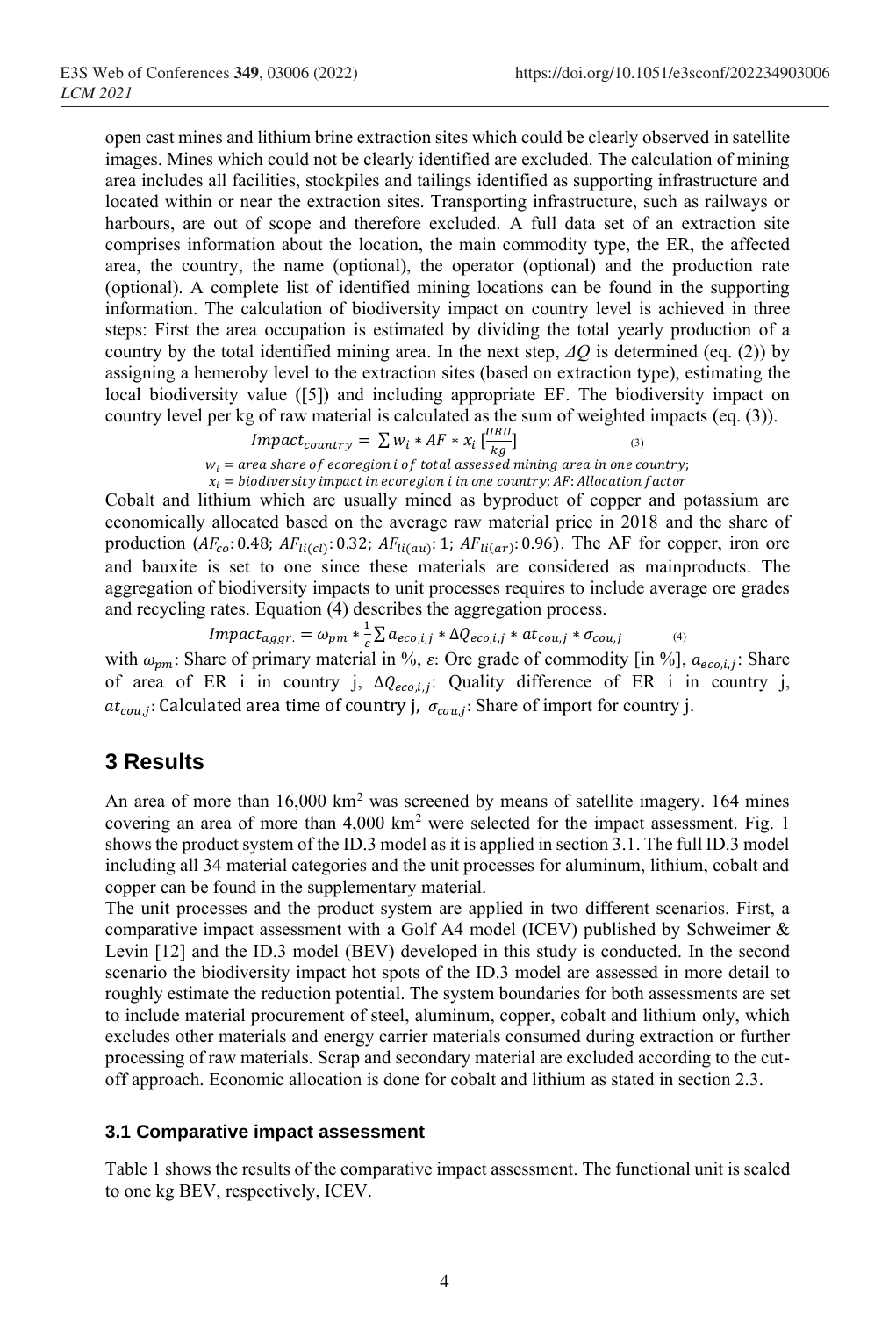

<span id="page-4-0"></span>*Fig. 1: Simplified product system VW ID.3 model*

<span id="page-4-1"></span>*Table 1: Comparative biodiversity impact assessment Golf A4 and ID.3 model in 10-3 UBU/kg vehicle*

| Model   | Total | Steel | Aluminum | Copper | Cobalt | Lithium |
|---------|-------|-------|----------|--------|--------|---------|
| Golf A4 | .08   | 0.33  | 0.05     | 0.71   |        |         |
| VW ID.3 | 5.54  | 0.27  | 0.1      | 4.42   | 7.18   | 3.58    |

### **3.2 Detailed impact assessment**

[Fig.](#page-4-2) 2 shows the results of the detailed impact assessment for one vehicle of the VW ID.3 model. The assessment is distributed among distinctive assemblies of a vehicle.<br>Biodiversity impact assessment ID.3 [UBU/vehicle]



<span id="page-4-2"></span>*Fig. 2: Detailed impact assessment of VW ID.3 model*

A simplified scenario analysis is performed to analyze the influence of the Argentinian raw material supply to the total biodiversity impact. Two scenarios are developed, where scenario one refers to the calculation presented in [Fig.](#page-4-2) [2](#page-4-2) 2. In scenario two, Argentina is excluded as sourcing country while the resulting import share is rescaled to 100%. The scenario analysis reveals a reduction potential of around 23% when excluding Argentina as a sourcing country for lithium. The reduction potential of different extraction methods was out of scope of this study. Detailed results are presented in the supplementary material.